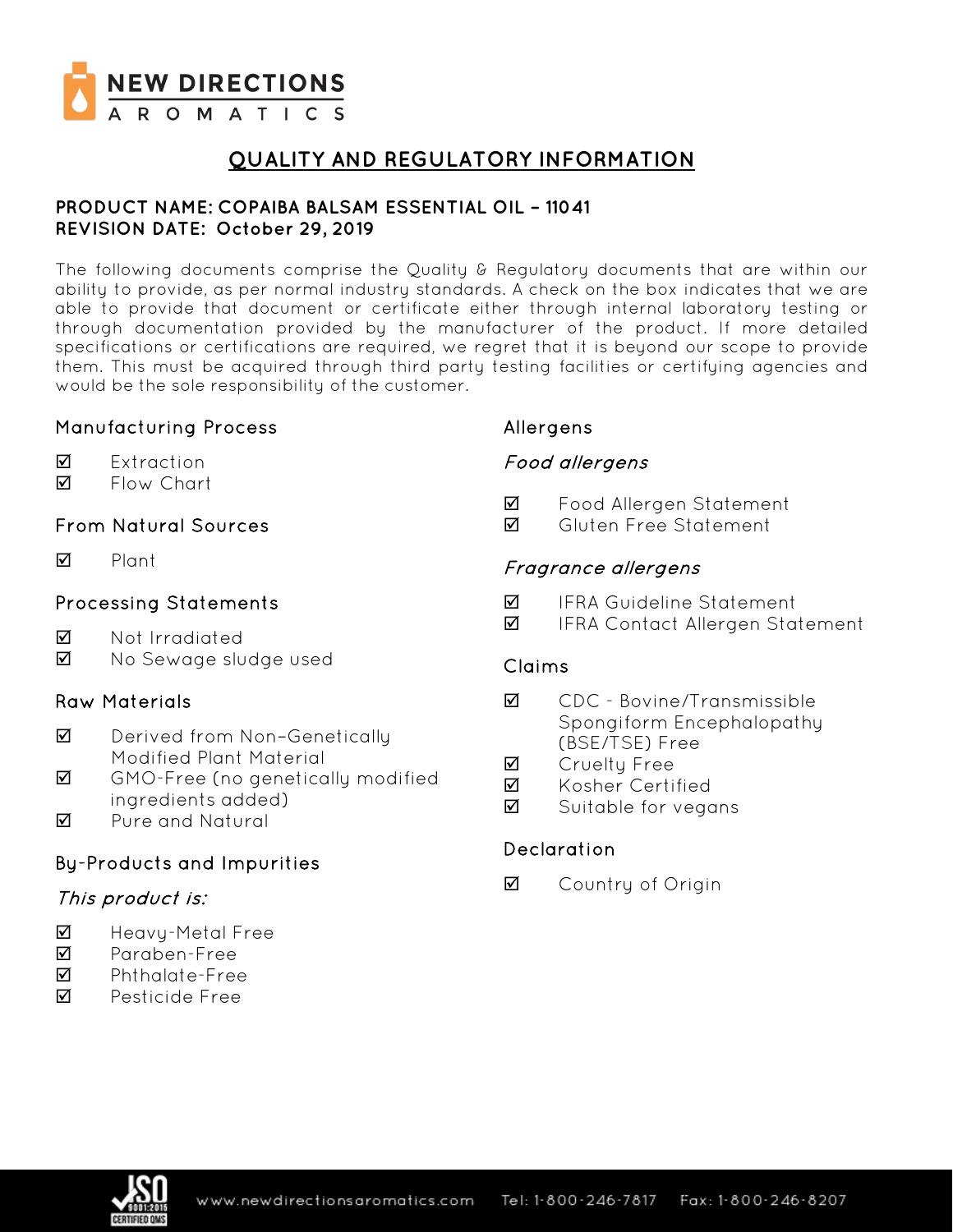

# **FLOW CHART**

## **PRODUCT NAME: COPAIBA BALSAM ESSENTIAL OIL – 11041**



#### Disclaimer & Caution

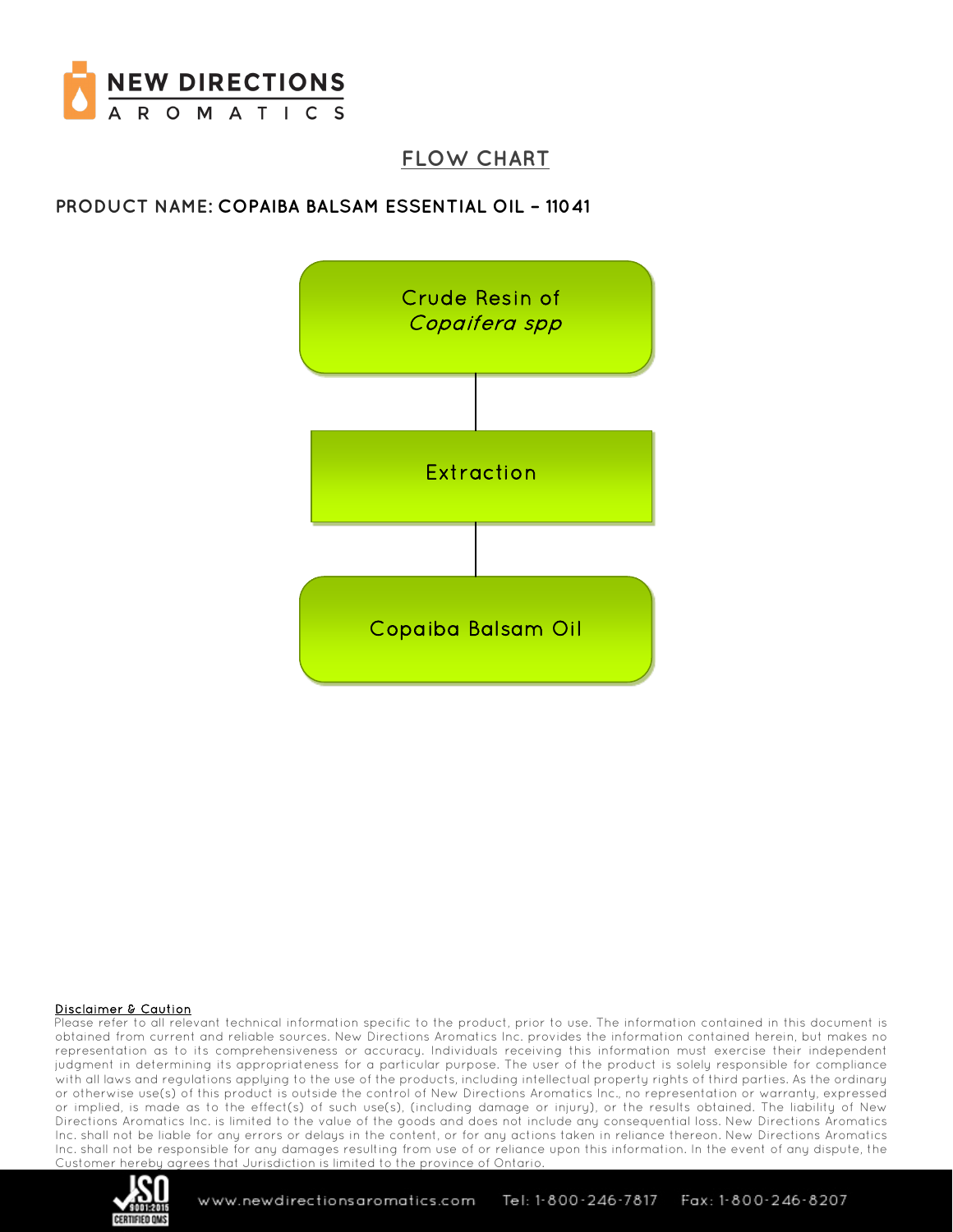

# **NON-IRRADIATION STATEMENT**

## **PRODUCT NAME: COPAIBA BALSAM ESSENTIAL OIL – 11041**

We hereby certify that, to the best of our knowledge, this product has not been irradiated and does not contain any ingredient that has gone through any irradiation.

#### Disclaimer & Caution

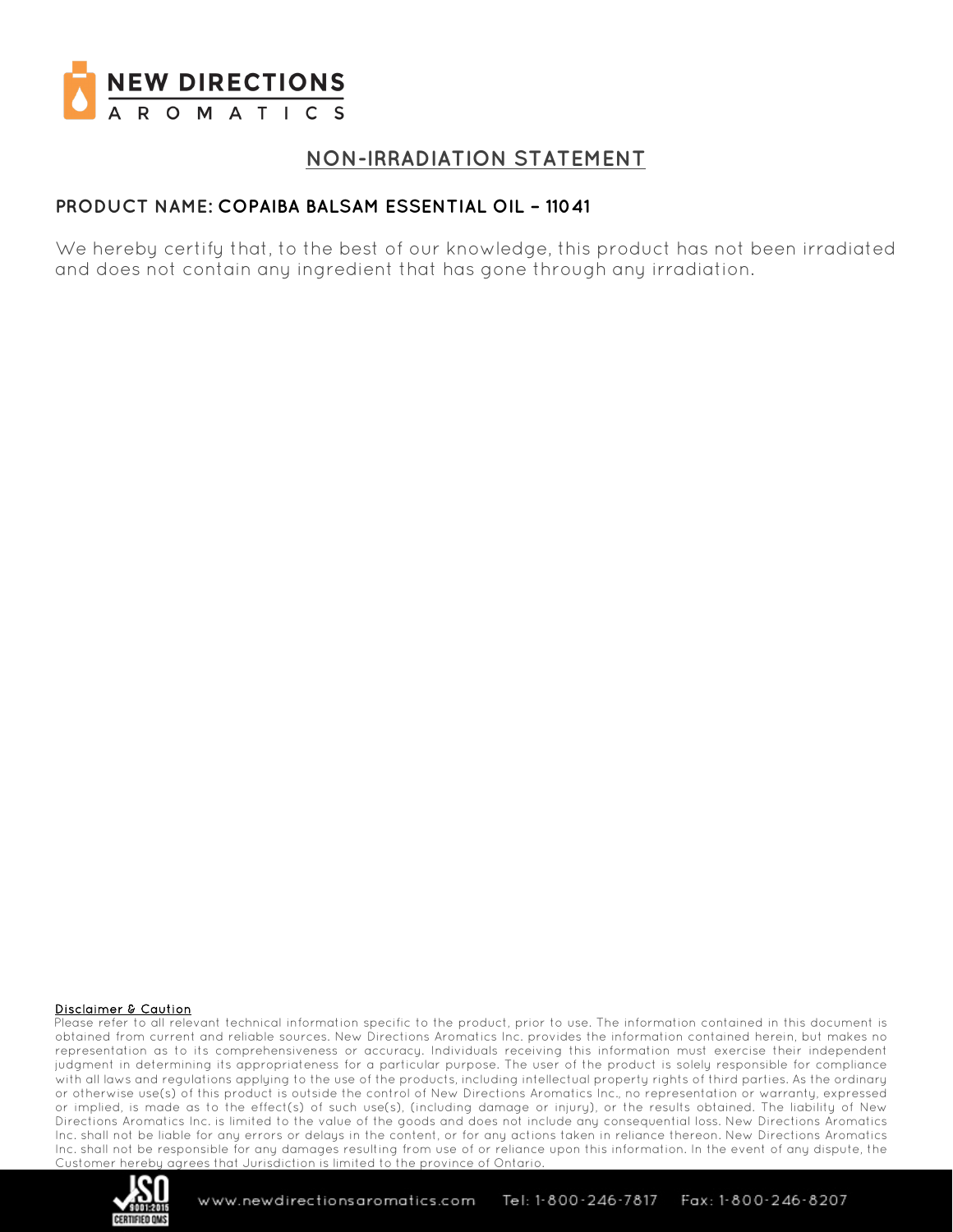

## **SEWER SLUDGE STATEMENT**

### **PRODUCT NAME: COPAIBA BALSAM ESSENTIAL OIL – 11041**

We hereby certify that, this product is free from, and was not processed with, sewer sludge.

#### Disclaimer & Caution

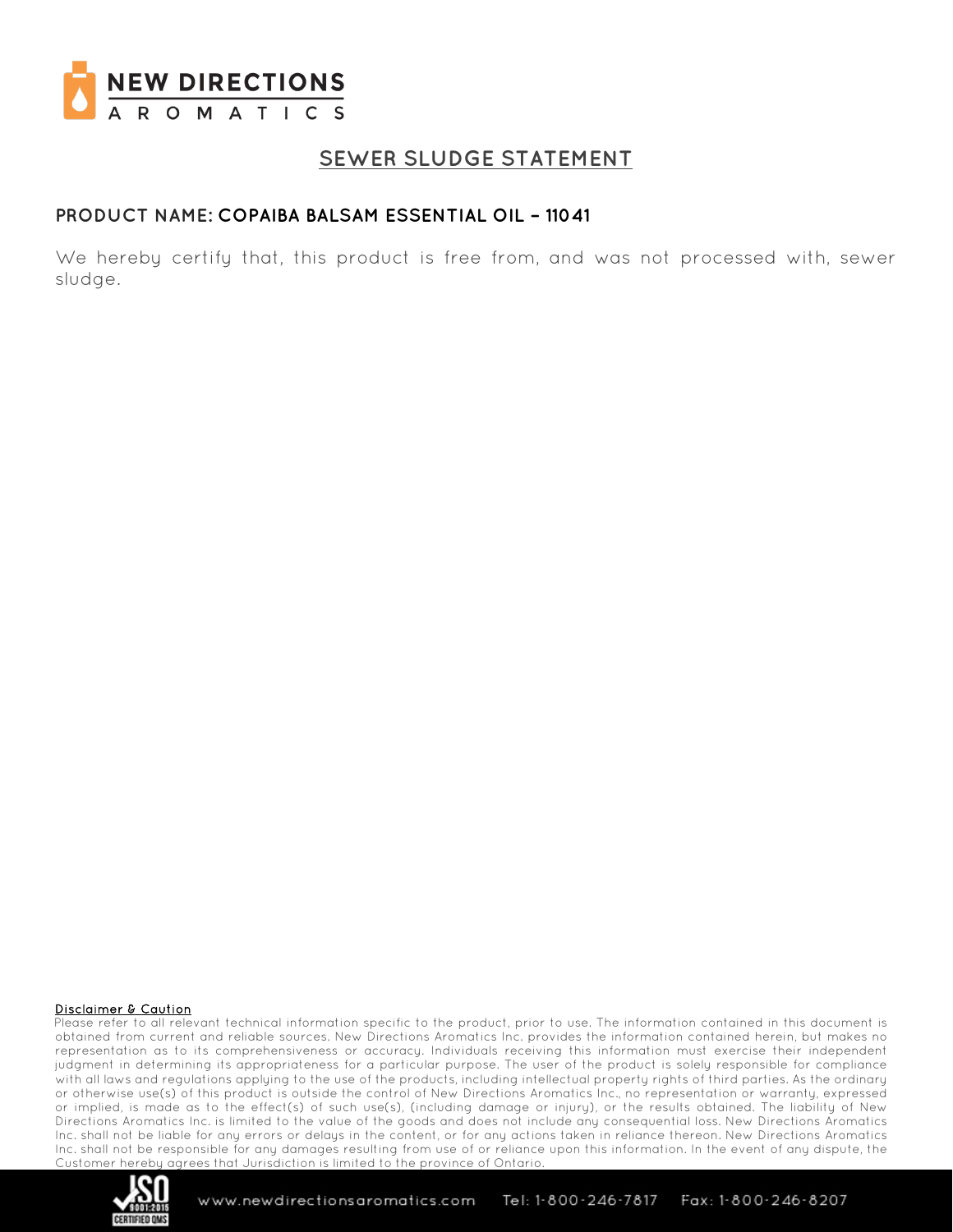

# **GMO STATEMENT**

### **PRODUCT NAME: COPAIBA BALSAM ESSENTIAL OIL – 11041**

We hereby certify that, to the best of our knowledge, this product was not produced by gene modification, nor derived from genetically modified organisms. This material does not contain DNA or protein from genetically modified organisms.

#### Disclaimer & Caution

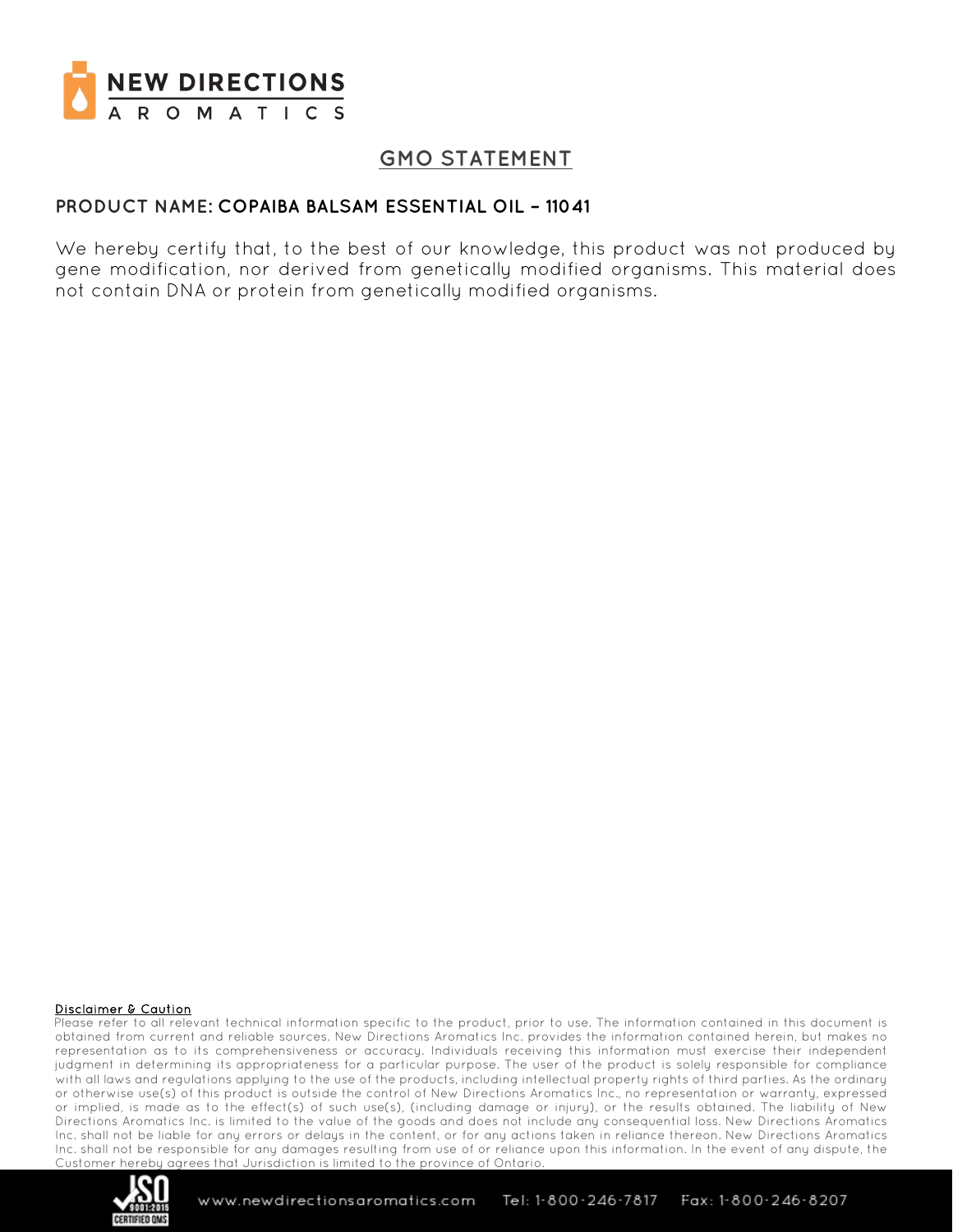

## **PURE AND NATURAL STATEMENT**

### **PRODUCT NAME: COPAIBA BALSAM ESSENTIAL OIL – 11041**

We hereby certify that, to the best of our knowledge, this product is 100% pure, natural and unadulterated.

#### Disclaimer & Caution

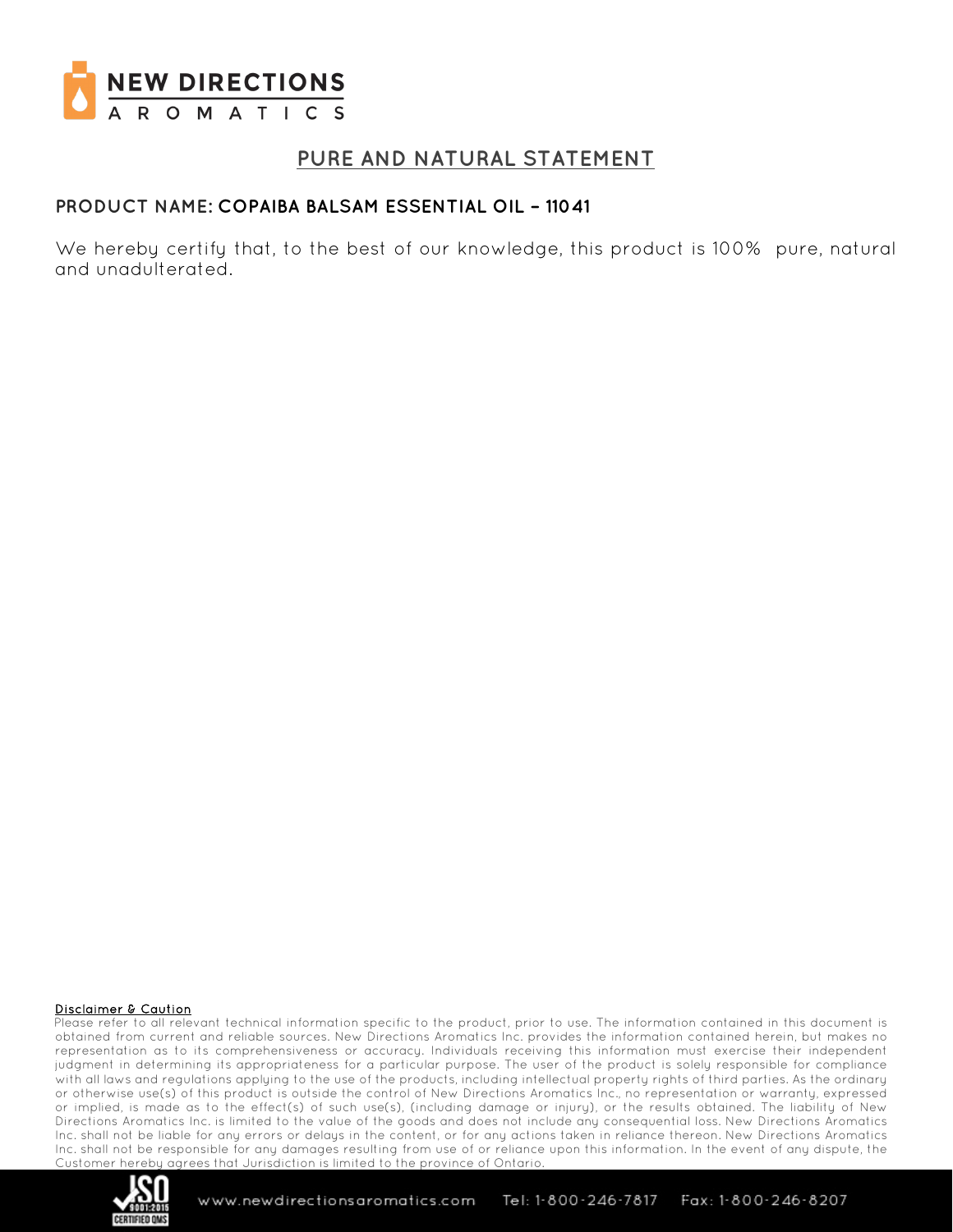

# **HEAVY METALS STATEMENT**

### **PRODUCT NAME: COPAIBA BALSAM ESSENTIAL OIL – 11041**

Based on processing information and raw materials used, heavy metals are not likely to be present.

#### Disclaimer & Caution

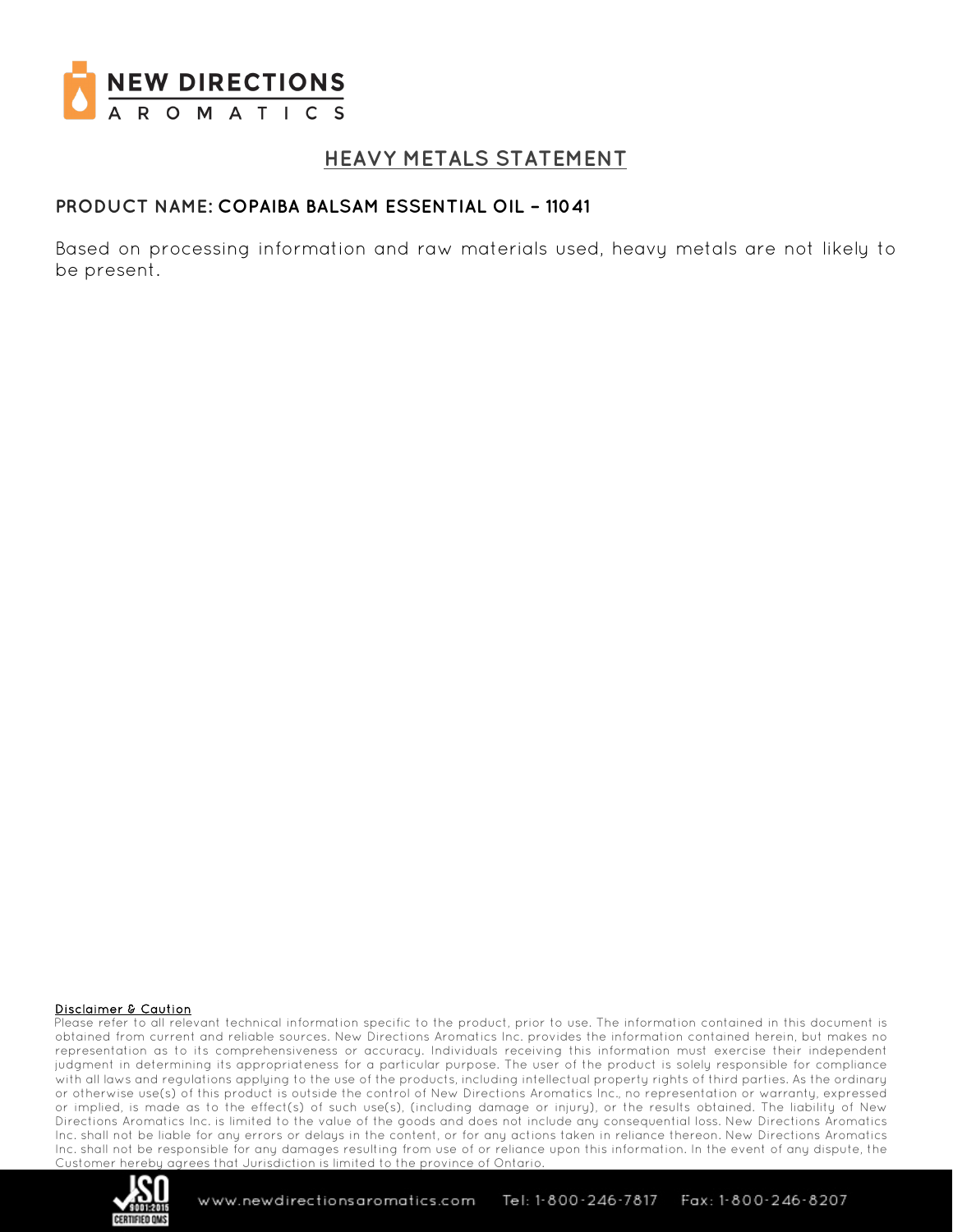

# **PARABEN-FREE STATEMENT**

### **PRODUCT NAME: COPAIBA BALSAM ESSENTIAL OIL – 11041**

We hereby certify that, to the best of our knowledge, this product was not produced with parabens, nor does it contain any.

#### Disclaimer & Caution

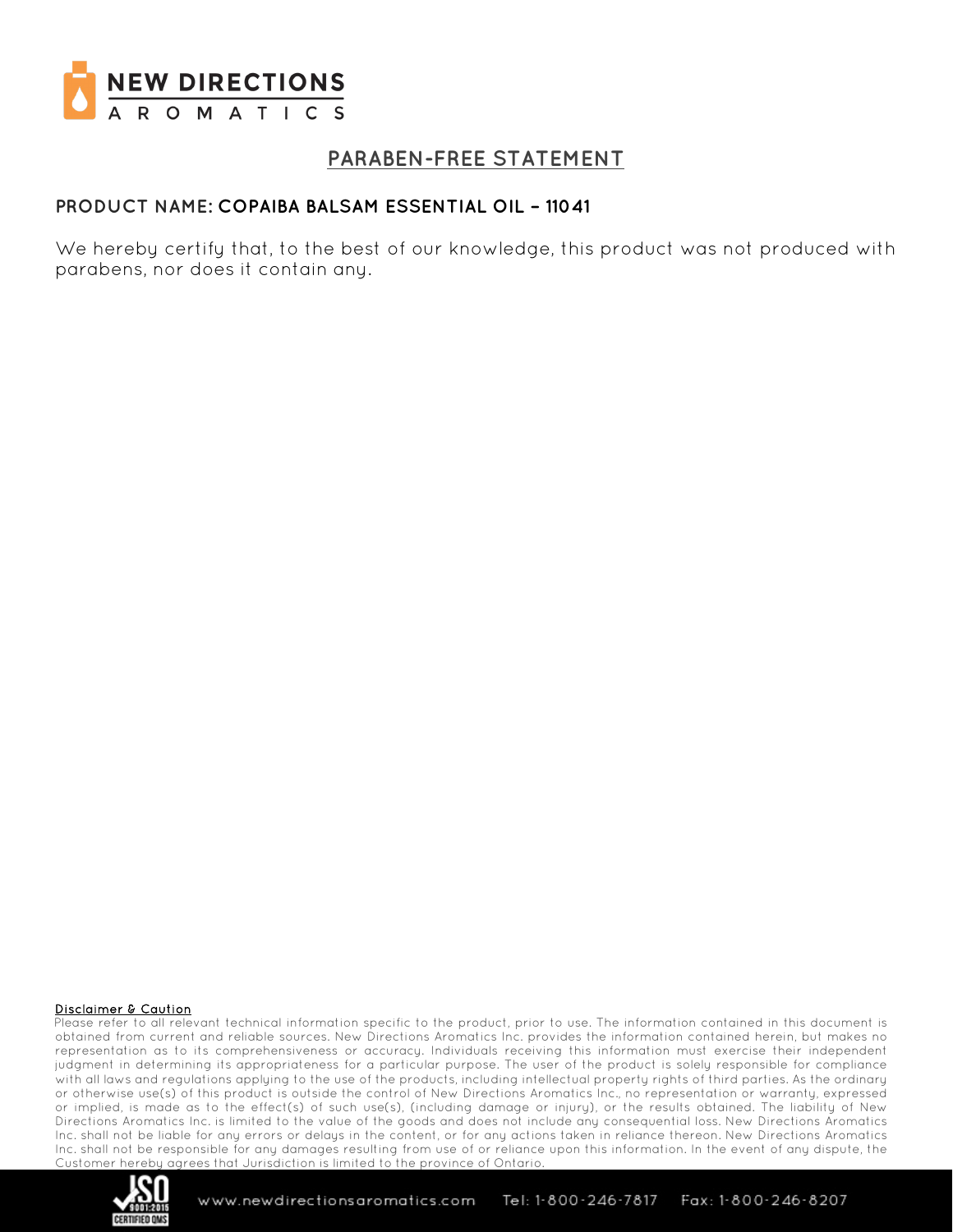

## **PHTHALATE-FREE STATEMENT**

### **PRODUCT NAME: COPAIBA BALSAM ESSENTIAL OIL – 11041**

We hereby certify that, to the best of our knowledge, this product was not produced with phthalates, nor does it contain any.

#### Disclaimer & Caution

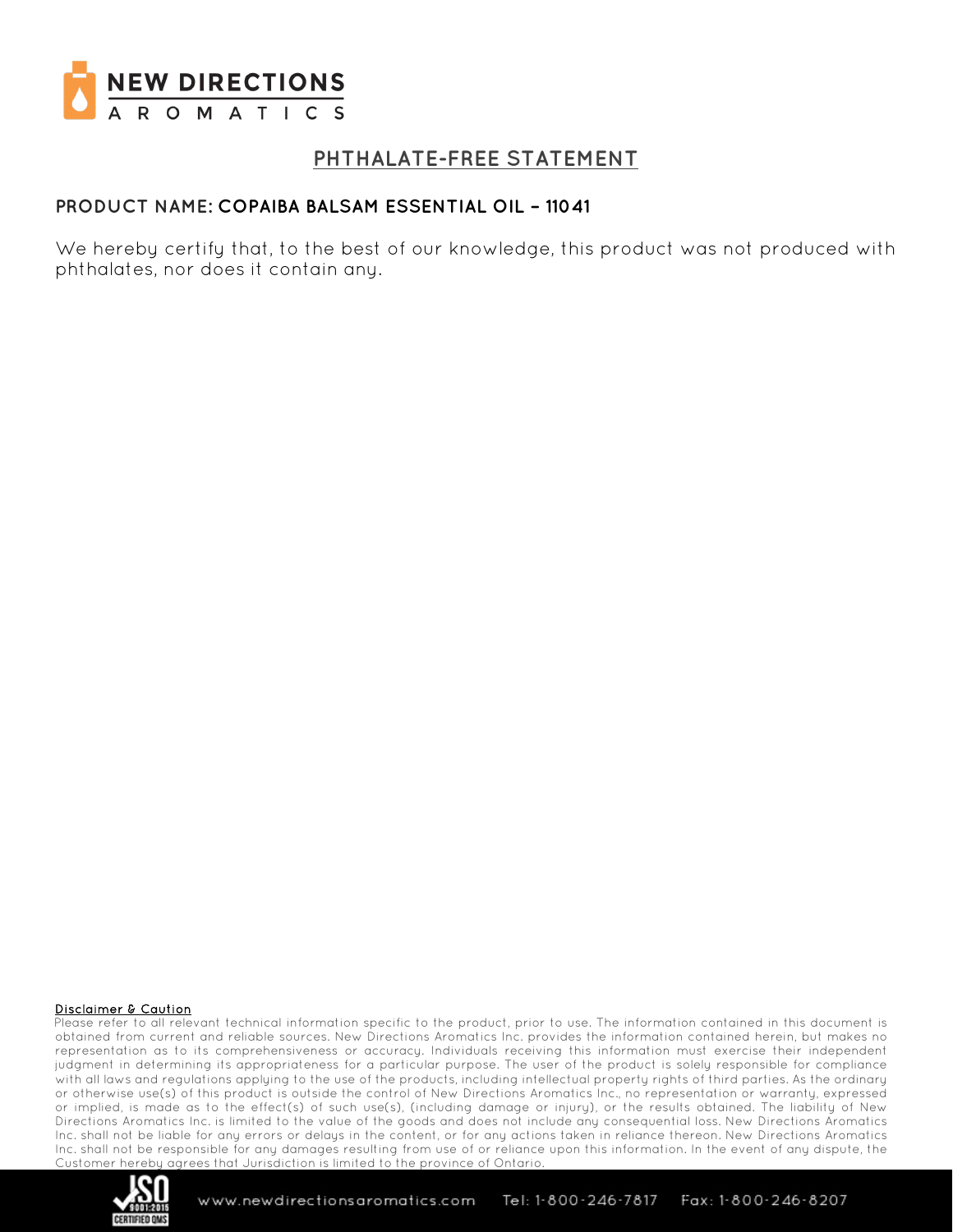

# **PESTICIDE-FREE STATEMENT**

## **PRODUCT NAME: COPAIBA BALSAM ESSENTIAL OIL – 11041**

We hereby certify that, to the best of our knowledge, this product is free of pesticides.

#### Disclaimer & Caution

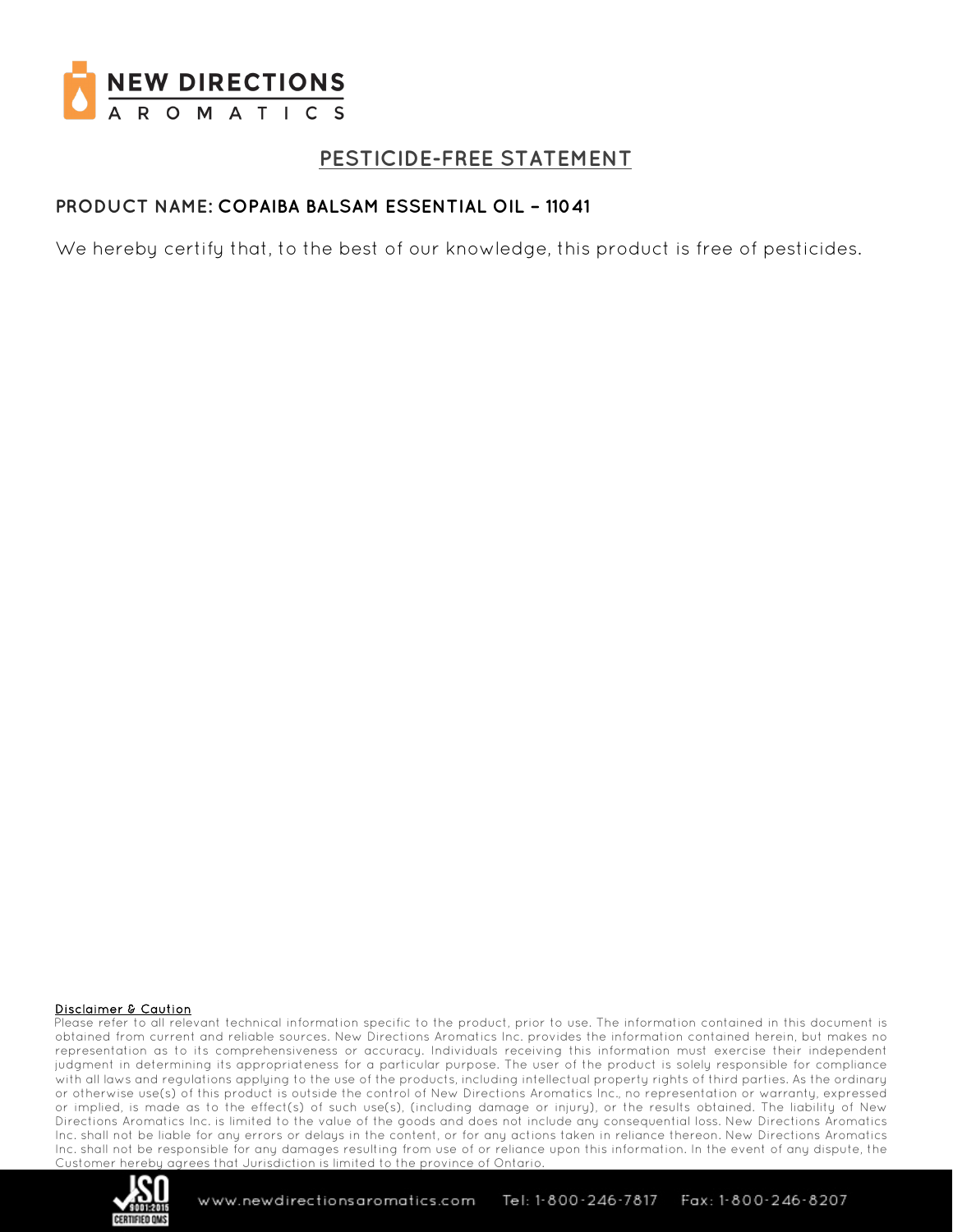

# **FOOD ALLERGEN INFORMATION**

### **PRODUCT NAME: COPAIBA BALSAM ESSENTIAL OIL – 11041**

| Component                                               | Present in the product |
|---------------------------------------------------------|------------------------|
| Peanut (and/or derivatives,) e.g., protein oil          | No                     |
| Tree Nuts (and/or derivatives)                          | No                     |
| Sesame Seeds (and/or derivatives)                       | No                     |
| Wheat, Barley, Rye, Oats, Spelt, Kamut or their hybrids | No                     |
| Gluten                                                  | No                     |
| Soybeans (and/or derivatives)                           | No                     |
| Dairy (including lactose) or Eggs                       | No                     |
| Fish or their products                                  | No                     |
| Shellfish or their products                             | No                     |
| Sulphites (ppm level)                                   | No                     |
| Tartrazine                                              | No                     |

#### Disclaimer & Caution

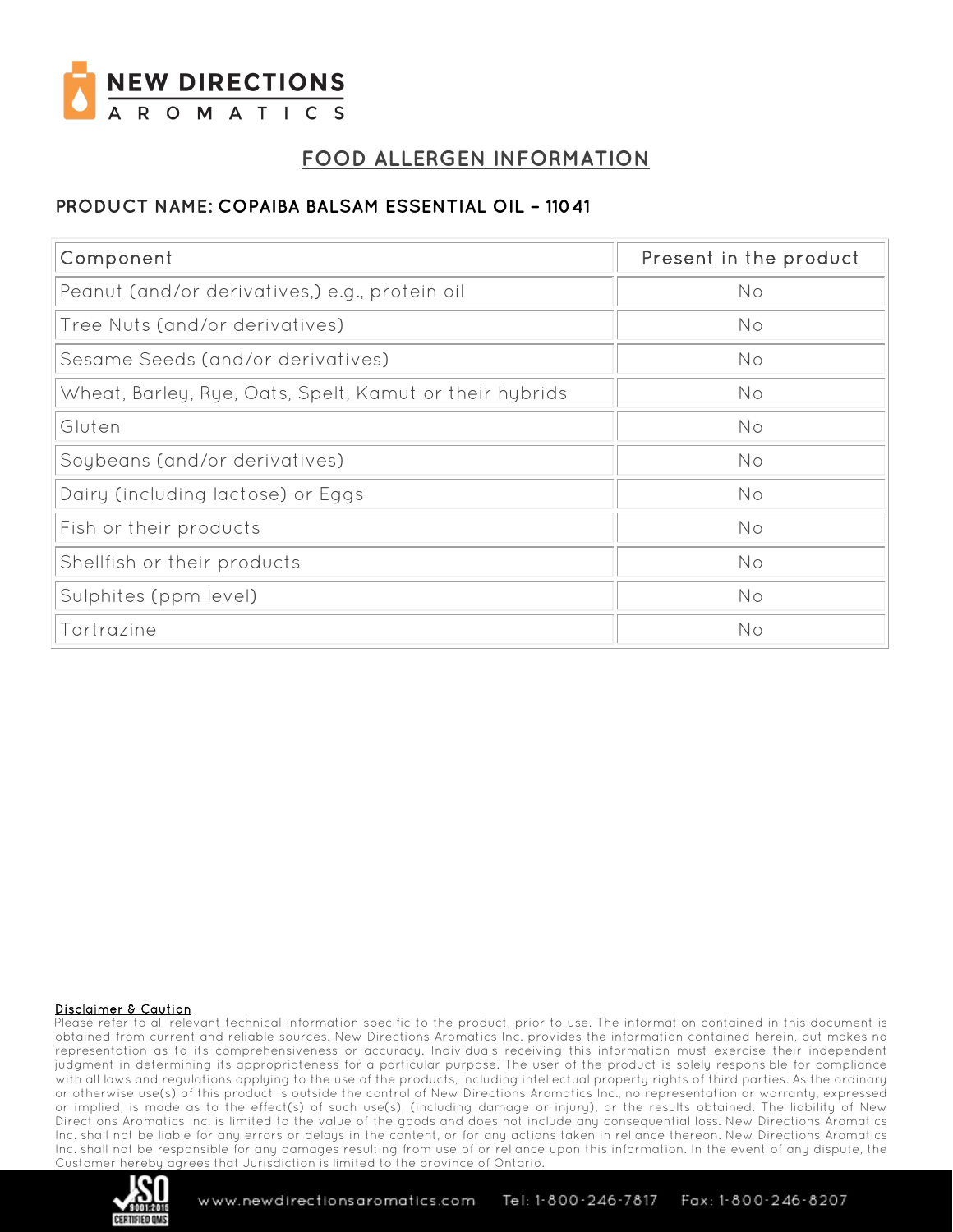

# **GLUTEN STATEMENT**

### **PRODUCT NAME: COPAIBA BALSAM ESSENTIAL OIL – 11041**

We hereby certify that, to the best of our knowledge, this product is gluten-free, nor was it manufactured with any ingredients containing gluten.

#### Disclaimer & Caution

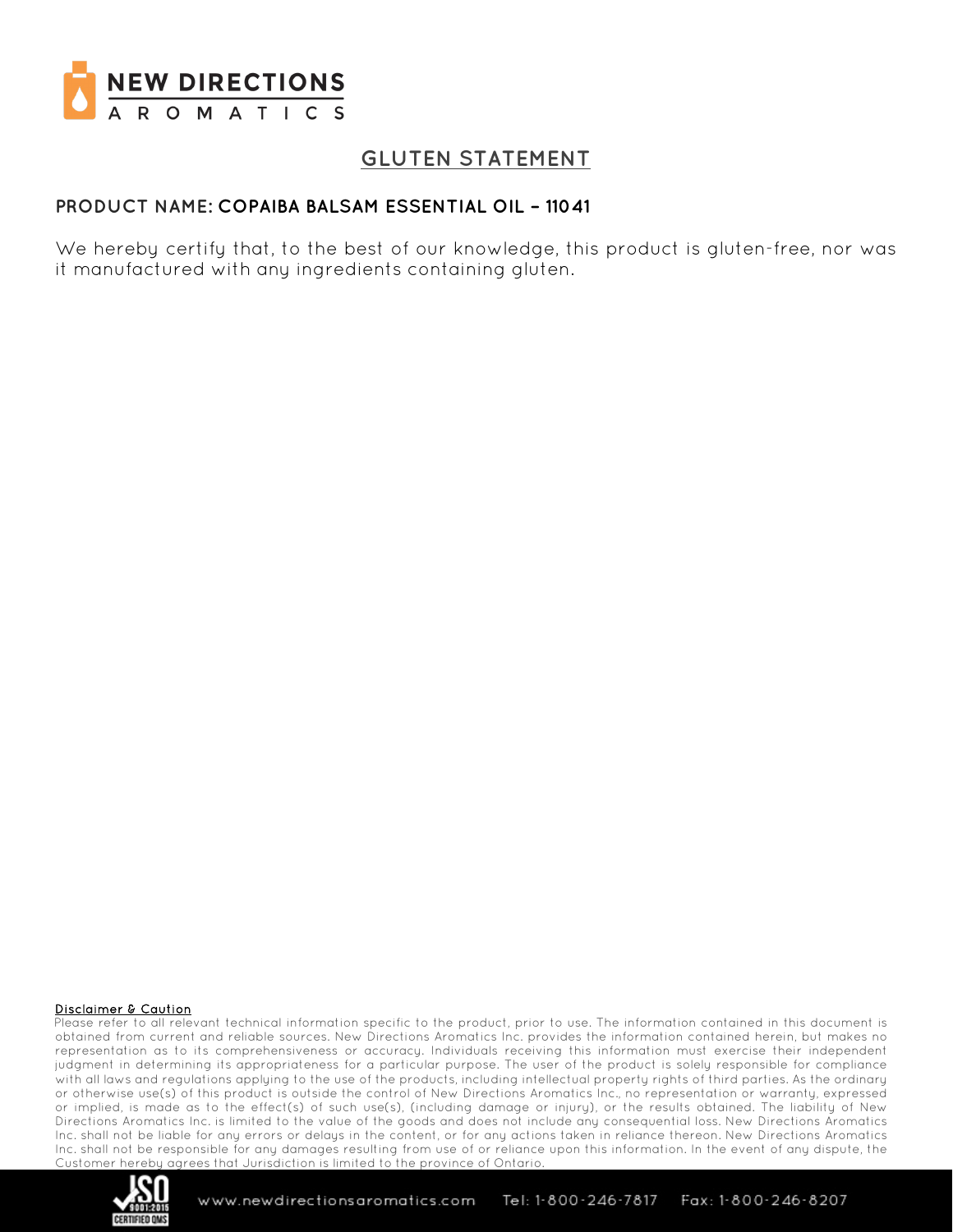

# **IFRA GUIDELINE STATEMENT**

### **PRODUCT NAME: COPAIBA BALSAM ESSENTIAL OIL – 11041**

We hereby certify that, the Copaiba Balsam Essential Oil does not include any of the components listed in the  $48<sup>Th</sup>$  amendment of the IRFA code of practice. Therefore, its use is not restricted.

NOTE: It is the responsibility of the customer to ensure the safety of the intended final product containing this material, by carrying out additional tests as necessary. This information relates only to the specific material designated and may not be valid for such material used in combination with any other materials or in any process.

#### Disclaimer & Caution

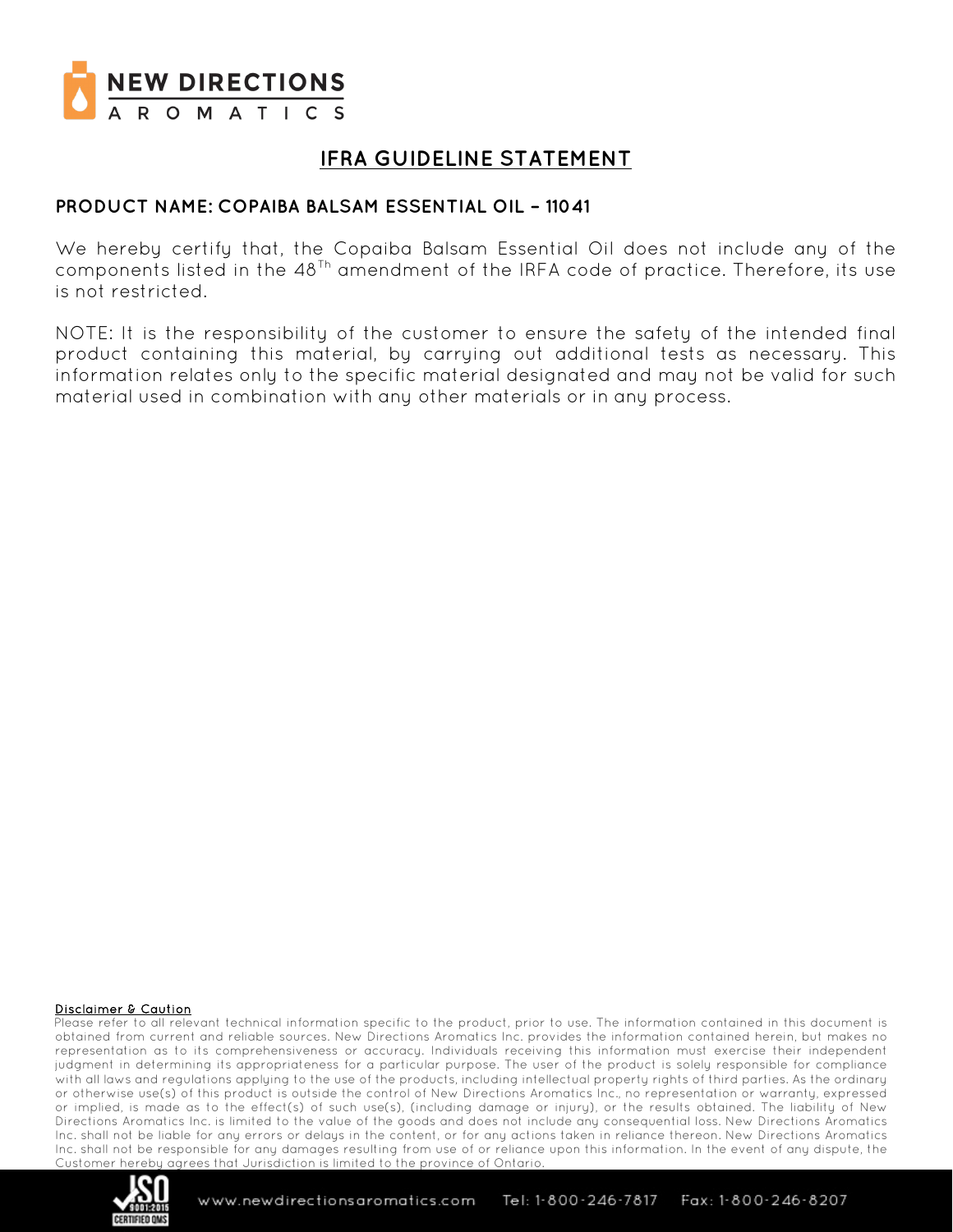

## **IFRA FRAGRANCE ALLERGEN STATEMENT**

### **PRODUCT NAME: COPAIBA BALSAM ESSENTIAL OIL – 11041**

We hereby confirm that, to the best of our knowledge, this product does not contain any of Fragrance Allergens listed in the EU Regulation 1223/2009 Annex III, N0 67-92.

#### Disclaimer & Caution

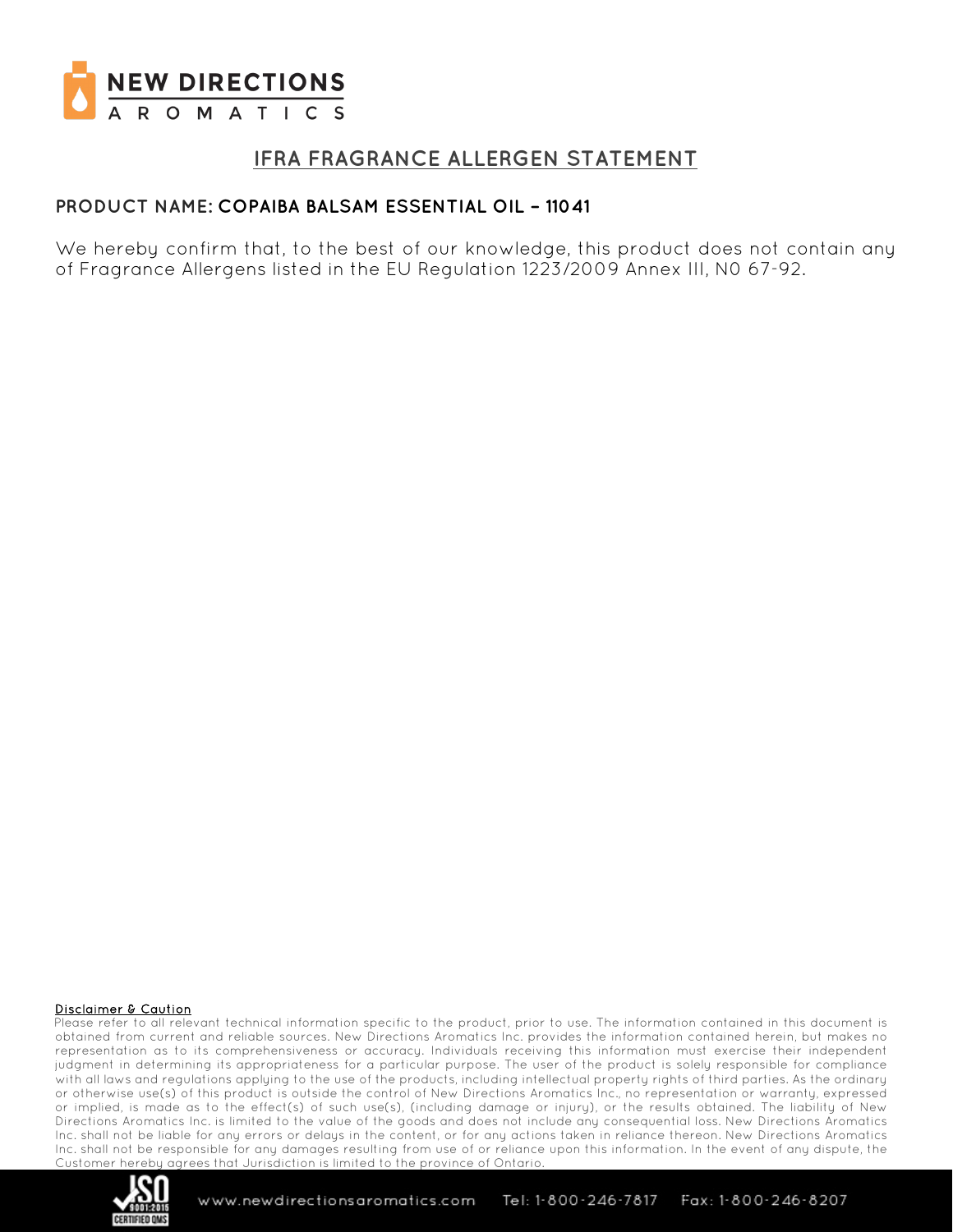

## **DECLARATION OF BOVINE/TRANSFERABALE SPONGIFORM ENCEPHALOPATHY (BSE/TSE)**

### **PRODUCT NAME: COPAIBA BALSAM ESSENTIAL OIL – 11041**

We hereby confirm that this product was not made with, nor contains, any animal material or derivatives, and is free of BSE/TSE.

#### Disclaimer & Caution

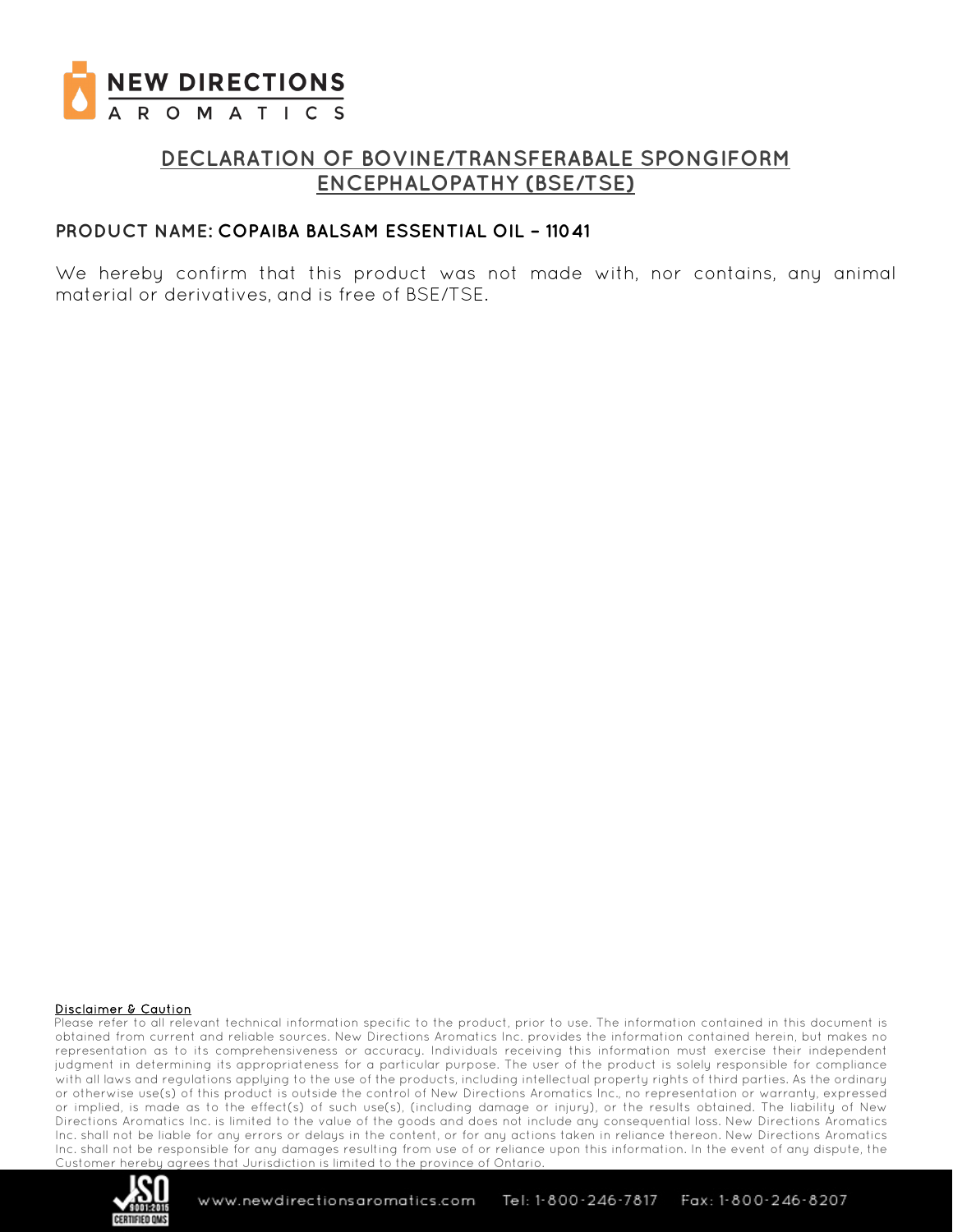

# **CRUELTY-FREE STATEMENT**

### **PRODUCT NAME: COPAIBA BALSAM ESSENTIAL OIL – 11041**

We hereby certify that, to the best of our knowledge, this product has not been tested on animals.

#### Disclaimer & Caution

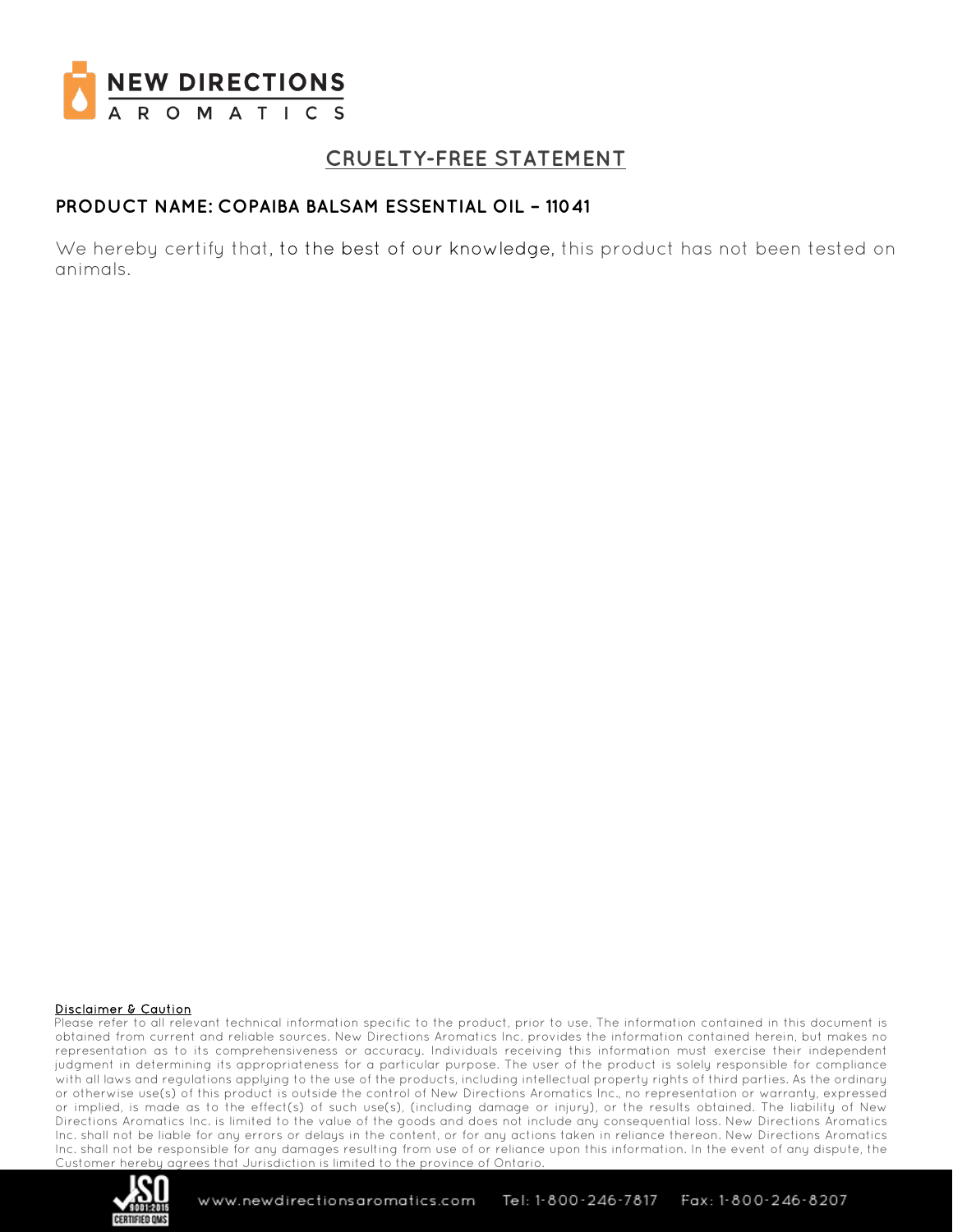

# **KOSHER STATEMENT**

## **PRODUCT NAME: COPAIBA BALSAM ESSENTIAL OIL – 11041**

We hereby confirm that, to the best of our knowledge, this product is certified Kosher.

#### Disclaimer & Caution

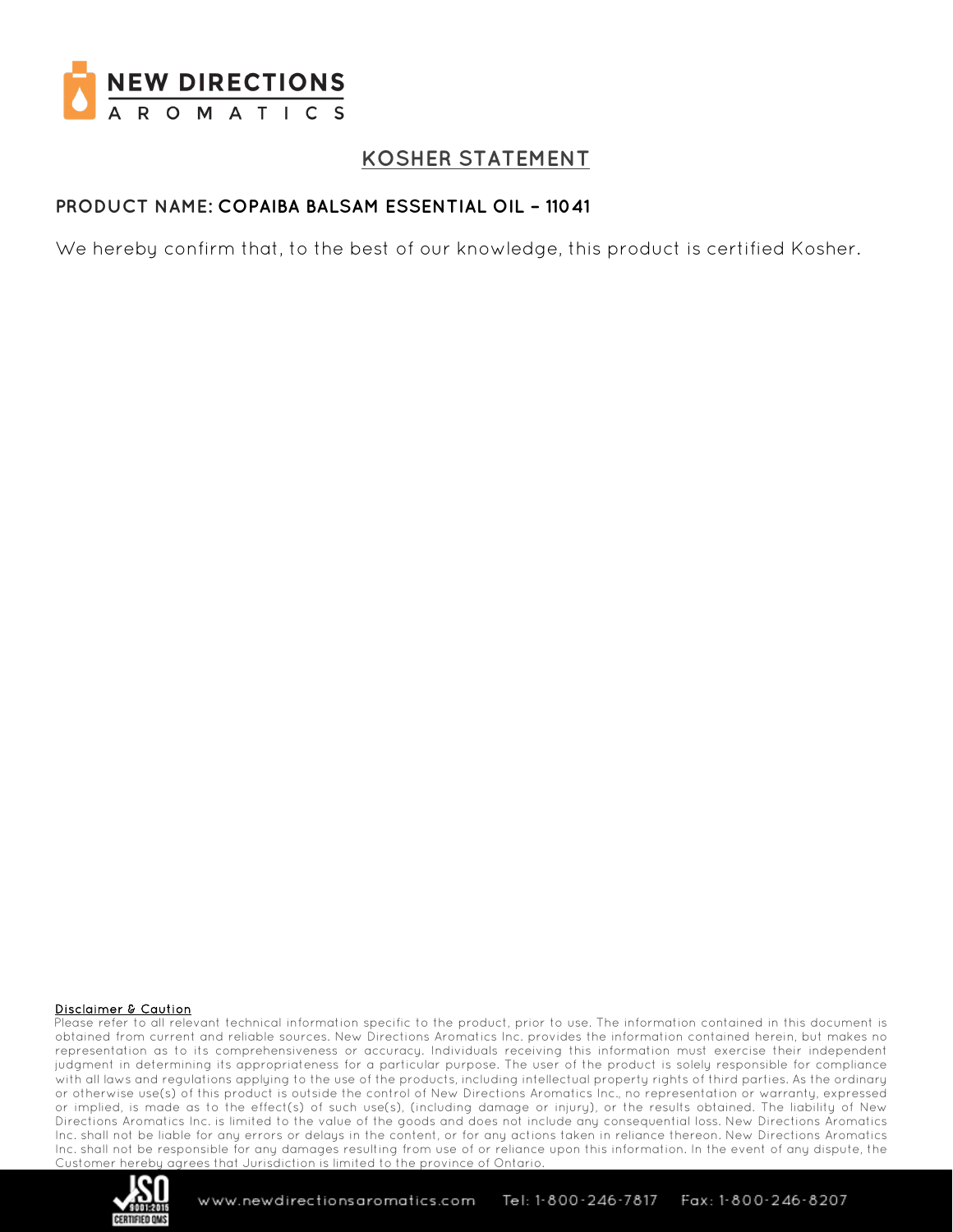

# **VEGAN STATEMENT**

### **PRODUCT NAME: COPAIBA BALSAM ESSENTIAL OIL – 11041**

We hereby confirm that, to the best of our knowledge, this product is suitable for vegans.

#### Disclaimer & Caution